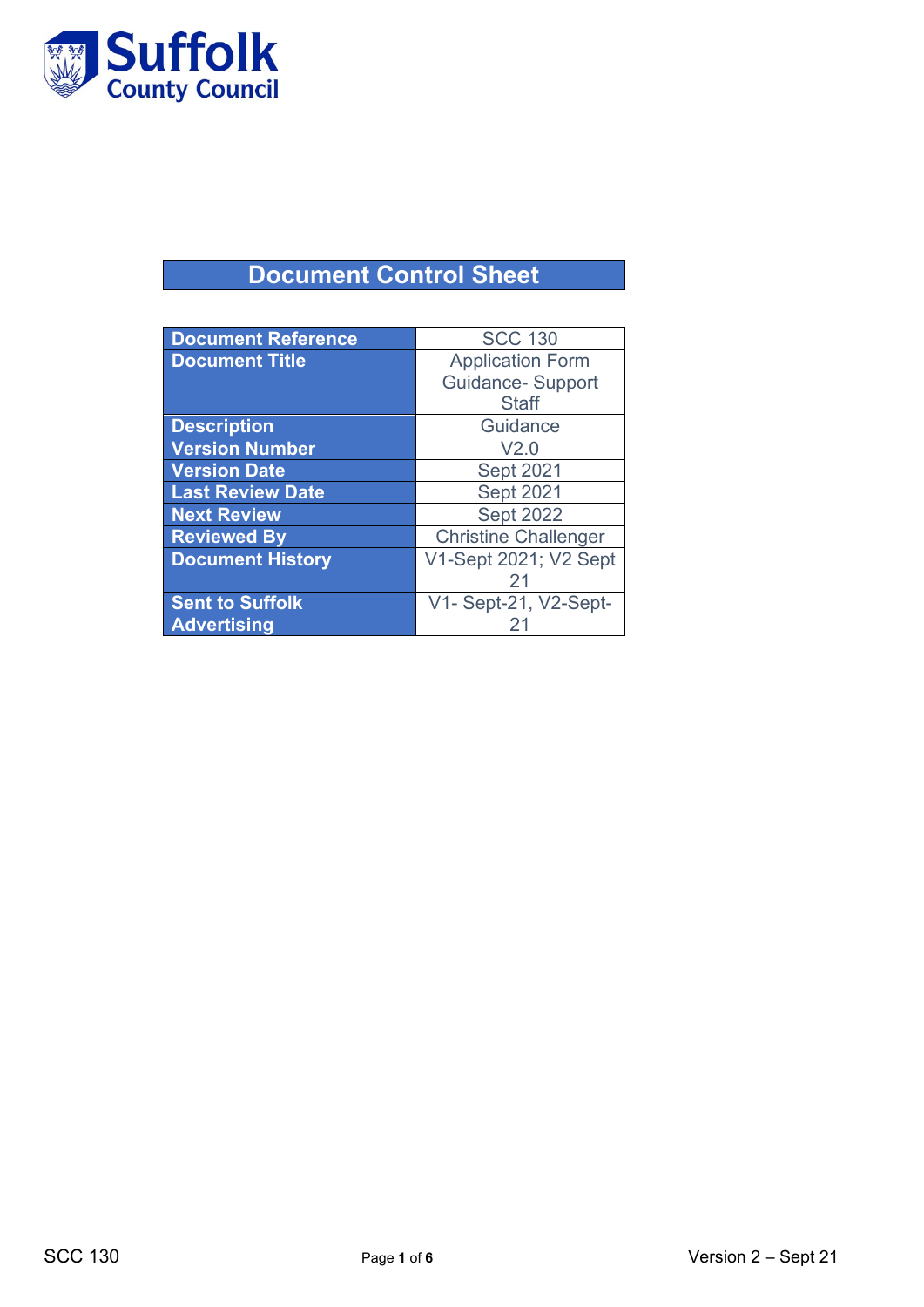

# **Guidance notes for School Support Staff posts application form**

### **1. COMPLETING THE APPLICATION FORM**

- a) **ALL SECTIONS OF THE APPLICATION FORM MUST BE COMPLETED**. Please note that a separate curriculum vitae is not regarded as an adequate alternative to the full completion of the application form and the provision of a relevant supporting letter.
- b) In addition to these guidance notes, please read carefully the notes you will find in the various sections on the application form.
- c) If you would like the application form in another format because you have a disability (e.g. Braille or electronically) please contact us.
- d) We will accept applications in other formats e.g. audiotape if you have difficulty in completing the form because of a disability or learning difficulty.
- e) Read the job description, person specification and any other documentation you have been sent before completing the form. Tailor your responses to the post for which you are applying.
- f) We will use the information you supply to assess how well you meet the selection criteria, as set down in the person specification. Make sure you include evidence relating to all the essential and desirable criteria that apply to you.
- g) Include experience and achievements from any sphere of your life. You could include evidence of knowledge and skills gained through voluntary work, involvement in community activities, managing a home and family, school/college and special interests as well as previous paid employment. Tell us about any unpaid work you do or any position of responsibility you hold, for example in a club or organisation.
- h) Complete all the sections where questions are asked. You may complete the form by hand (in **black ink** please to assist photocopying) or by typing your responses in. Include extra sheets if there is not enough room in the spaces provided and ensure that each additional sheet, including curriculum vitae, has your name and the post for which you are applying clearly marked at the top.

#### **2. EQUAL OPPORTUNITIES**

- **a)** We value the diversity of the people in our workforce and aim to offer full equality of opportunity. We recognise that people can face disadvantages and discrimination in employment and are therefore committed to the development and implementation of policies to counteract inequality.
- **b)** Employees and prospective employees will not be unfairly discriminated against on grounds of disability, gender, race, colour, ethnic origin, religion, belief, culture, nationality, national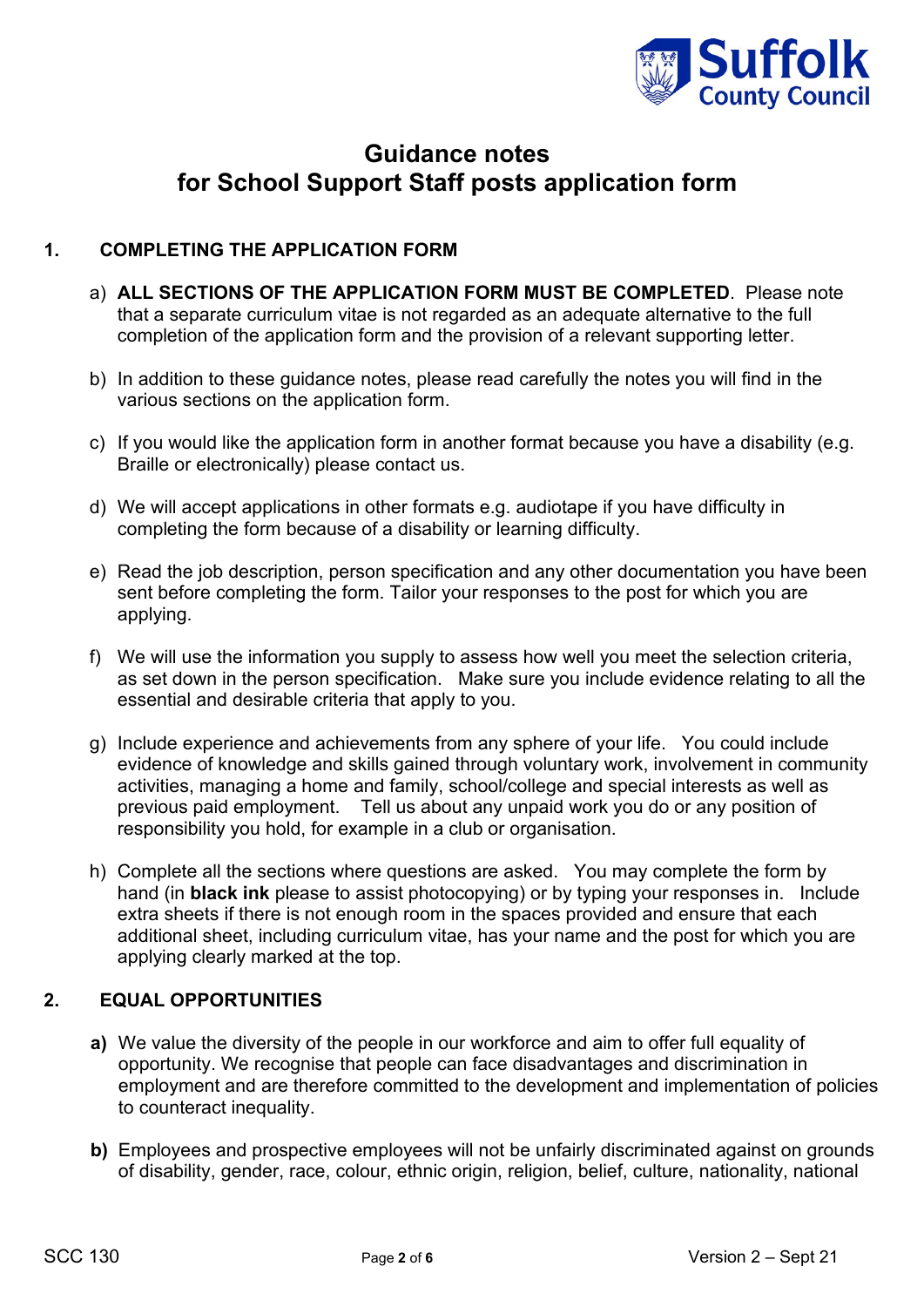origin, age, sexual orientation or trade union membership / non-membership. This list is not exhaustive and other forms of discrimination that will not be tolerated.

- **c)** Where an employee may be disadvantaged on these grounds, we will make every reasonable effort to rectify such disadvantage(s). Employment terms and conditions and decisions on recruitment, selection, training promotion and dismissal will be made solely based on objective criteria.
- **d)** Our aim is for our workforce to reflect the diversity of the population in our area and we will achieve this by taking positive steps.

#### **e) Equal Opportunities survey form**

Attached to the back of the application form is the Equal Opportunities survey form. We use this information to monitor our recruitment and selection practices and our workforce to see how well our workforce represents the communities that we serve. We also require this information from internal candidates to obtain a true picture of our workforce profile. Please complete the form and return it with your application. This part of your application form will be detached before your application is considered against the selection criteria for the post.

#### **f) Job Sharing**

We will consider applications for job sharing for all full-time posts unless this is not practicable in the circumstances that apply. You do not need a job share partner to apply to job share.

#### **g) Disability / Health**

If you have indicated that you have a disability or long-term medical condition and provide evidence that you meet all the essential criteria on the person specification (with any reasonable adjustments), you will normally be offered an interview as part of our commitment to the employment of people with disabilities.

Please tell us about any reasonable adjustments that would help you apply for this post, for example, if you would have difficulty lifting heavy objects where the job could require this. The school may be able to make alternative arrangements but this cannot be guaranteed. We may also be able to provide sign language interpreters, time off for treatment, rest breaks during the day, special equipment, workplace adaptations etc.

All employees are required to complete either a health/disability declaration and/or a medical questionnaire after a conditional offer of employment has been made, depending on the nature of the work. Some employees, especially those who handle food or who work with vulnerable groups such as children, may also be required to attend a medical examination.

#### **h) Definition of disability**

The [Equality Act 2010](http://www.legislation.gov.uk/ukpga/2010/15/section/6) defines a person as having a disability if they have a physical or mental impairment that has a 'substantial' and 'long-term' negative effect on their ability to do normal daily activities.

This includes impairments, lasting or likely to last at least 12 months, or likely to recur, to one of the following:

- Mobility
- Manual dexterity
- Physical co-ordination
- Continence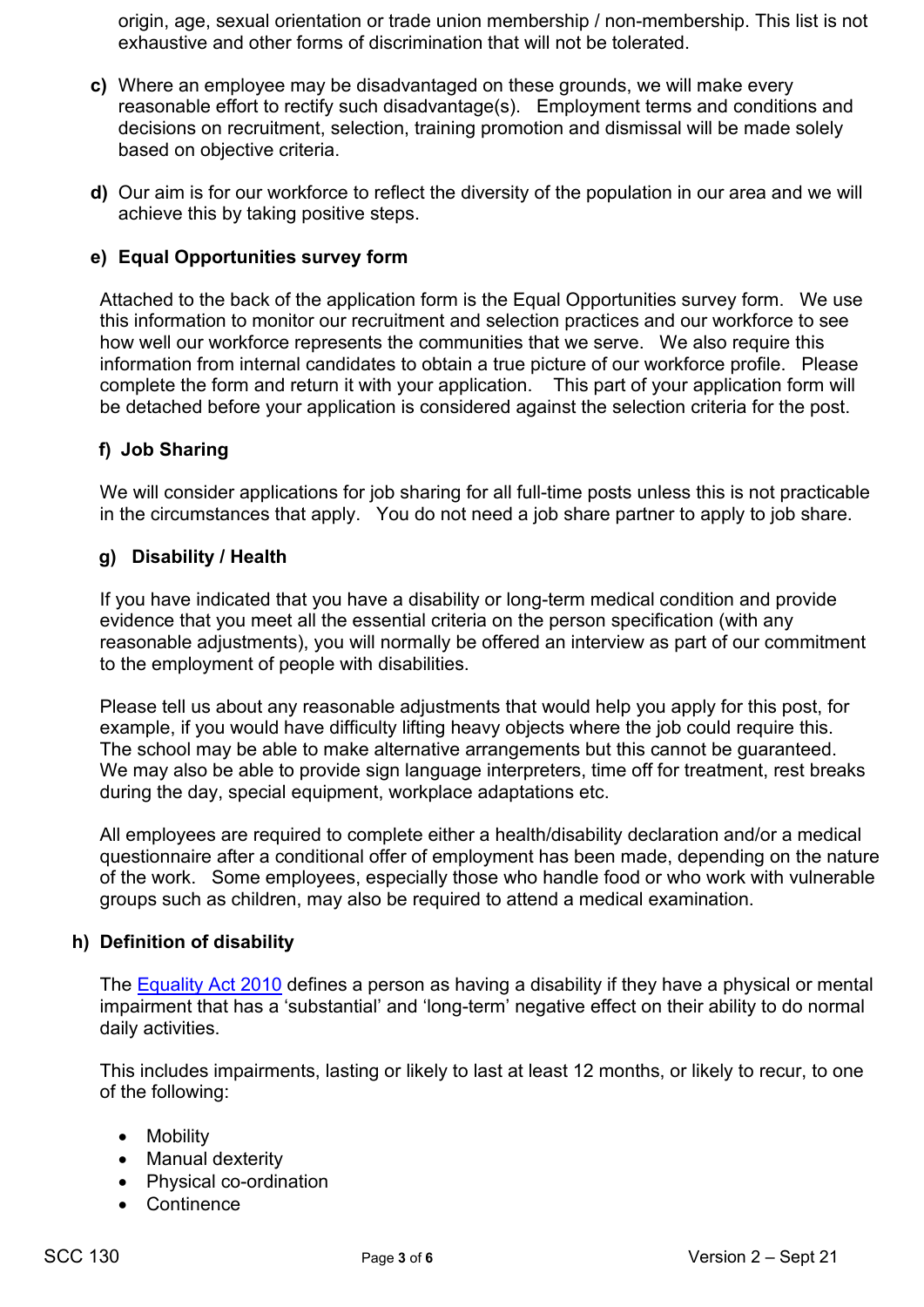- Ability to carry, lift or otherwise move everyday objects
- Speech, hearing or sight (not where sight is corrected by wearing spectacles or contact lenses)memory or ability to concentrate, learn or understand
- Perception of risk or danger

The term impairment includes progressive and long term conditions such as diabetes, epilepsy and cancer.

We will make reasonable adjustments to the recruitment and selection process and to the post for successful candidates where the need for these is made known by the applicant/employee.

# **3. PRESENT POST**

#### a) **Status**

Applicants whose qualifications were obtained abroad must provide written evidence that their qualification is valid in England and Wales.

#### b) **Salary**

It is most important to include details of the composition of your present salary in Section 3.

# **4. REFERENCES**

- a) The first referee should be your present / most recent employer. This would normally be the Headteacher (if you are currently employed in a school) or your Line Manager.
- b) The second referee should be a previous employer or another person who is familiar with your professional work.
- c) The school reserves the right to approach any previous employer during the previous five year period for a reference and may specifically ask for details of any disciplinary / conduct records.

#### **5. HEALTH**

The school reserves the right in appropriate circumstances to require applicants to produce a certificate of fitness from an approved medical practitioner after a conditional offer of employment has been made.

#### **6. POLICE AND CRIMINAL RECORD**

#### **Rehabilitation of Offenders Act, 1974 (Exceptions Order, 1975)**

Please note that applicants for posts in schools are not entitled to withhold information about past convictions, "spent" or otherwise, under the terms of the above Act. The Act made a specific exception in respect of employees in schools or establishments for further education and any other employment which is carried out wholly or partly within the precincts of a school or further education establishment which involves access to persons under the age of 18 as part of the employee's normal duties.

#### **If you are shortlisted for an interview**

The job you are applying for has been identified as involving supervising, caring for or otherwise connected with children and/or young people. In view of this, if shortlisted to attend the interview, you must declare all \* criminal convictions, cautions, bind-overs, probation orders, community rehabilitation orders, absolute or conditional discharges, reprimands and